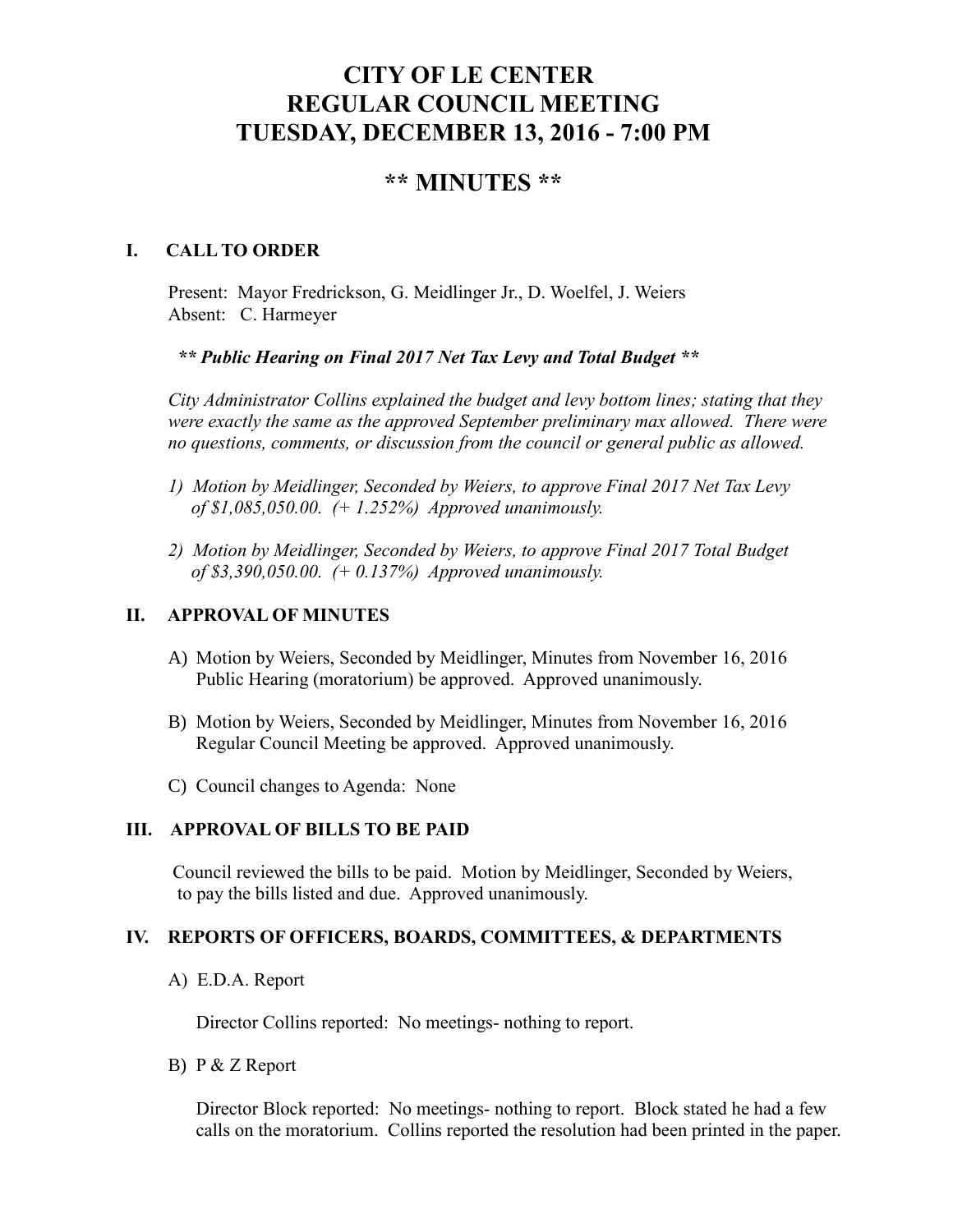C) Municipal Liquor Store

Manager Brad Collins gave the November report: Sales were \$71,223: up \$200 from October, and up \$900 from Nov. 2015. November GP margin = 37.04%. YTD Revenues up by \$1,500 and YTD Expenses up by \$4,900. Food profit = 36.63%. Collins also reported: Pfeiffer tourney, Cribbage tourney, & meat raffle went really well/ Holly Daze parade day was busy/ $2<sup>nd</sup>$  pull-tab machine added by firemen/ Council directed staff to pay over the \$25,000 transfer to general fund now.

D) Police Department

Police Chief Pfarr reported on the police activities for month of November: 223 calls  $\omega$  2,429 miles patrolled/ total calls up 12%, total miles down 12% for 2016. Pfarr also reported: call increase was mostly traffic stops/ recently hired P/T officer (Tony Larson) was already hired away for F/T position at Faribault.

E) Water, Sewer, Streets, Parks Departments

Public Works Supt. Curt Roemhildt reported:

- Parks- wrapped up all fall activities. Skating rink is flooded two layers already.
- Streets- 10" snowfall- plowed and it went very well.
- F) Bolton & Menk Engineering
	- 1) Lexington Avenue Project/ Engineer Hawbaker reported: testing of sanitary sewer mains is being performed with a mandrel.
	- 2) Unfinished carriage walks and private sidewalks: non-issue now with the cold weather set in/ will be addressed next spring.
	- 3) Chard request to reduce project retainage from 5% held down to 2% held: Hawbaker stated the project was 80% - 90% completed so this could be done; it was fairly common in the industry. Attorney Moran suggested leaving it at 5% just in case there were problems in the spring. After some discussion: Motion by Fredrickson, Seconded by Woelfel, to reduce the Chard retainage down to 2%. Motion approved by 3-1 vote; Meidlinger voting No.

# **V. PUBLIC FORUM**

There were no petitions, requests, comments, or communications from the general public.

 Mayor Fredrickson referenced a written petition letter received from residents on West Sharon Street, concerning the traveled speeds occurring on their street. With icy winter streets now here; this will be addressed in the spring.